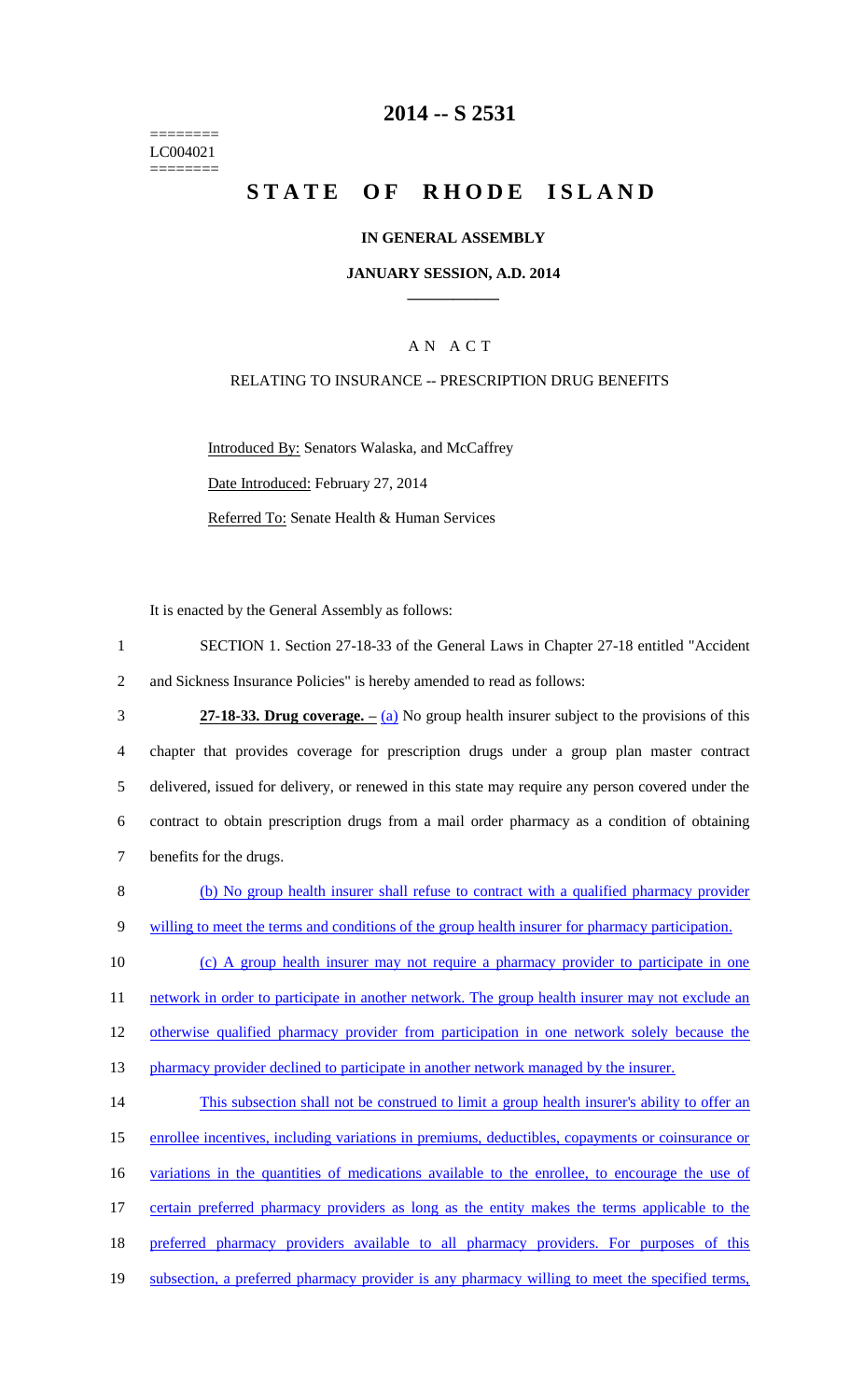- 1 conditions and price that the carrier may require for its preferred pharmacy providers.
- 2 (d) The agreement between a group health insurer and a pharmacy provider shall not
- require a pharmacy provider to assume liability for acts solely of the group health insurance provider.
- (e) Group health insurers shall distribute payments received for the services of a
- pharmacy provider as required by law.
- (f) No group health insurer shall terminate the contract of or penalize a pharmacy
- provider solely as a result of the pharmacy provider's filing of a complaint, grievance or appeal.
- Termination by mutual agreement shall not be restricted.
- (g) No group health insurer shall terminate the contract of a pharmacy provider for 11 expressing disagreement with a group health insurer's decision to deny or limit benefits to an 12 enrollee, or because the pharmacy provider assists the enrollee to seek reconsideration of the group health insurer's decision or because the pharmacy provider discusses alternative medications.
- (h) At least sixty (60) days before a group health insurer terminates a pharmacy 16 provider's participation in the plan or network, the group health insurer shall give the pharmacy provider a written explanation of the reason for the termination, unless the termination is based on
- either the loss of the pharmacy provider's license to practice pharmacy or cancellation of
- professional liability insurance or a finding of fraud.
- (i) Notwithstanding any other provision of law, when an on-site audit of the records of a
- 21 pharmacy provider is conducted by a group health insurer, the audit shall be conducted in
- 22 accordance with the following criteria:
- (1) A finding of overpayment or underpayment must be based on the actual overpayment
- 24 or underpayment and not a projection based on the number of patients served having a similar
- diagnosis or on the number of similar orders or refills for similar drugs, unless the projected
- 26 overpayment or denial is a part of a settlement agreed to by the pharmacy provider.
- (2) The auditor may not use extrapolation in calculating recoupments or penalties.
- 28 (3) Any audit that involves clinical or professional judgment must be conducted by or in
- consultation with a pharmacist.
- (4) A group health insurer conducting an audit shall establish an appeals process under
- which a pharmacy provider may appeal an unfavorable preliminary audit report to the insurer.
- (5) This subsection shall not apply to any audit, review or investigation that is initiated
- based on or involves suspected or alleged fraud, willful misrepresentation or abuse.
- (6) A preliminary audit report must be delivered to the pharmacy provider within sixty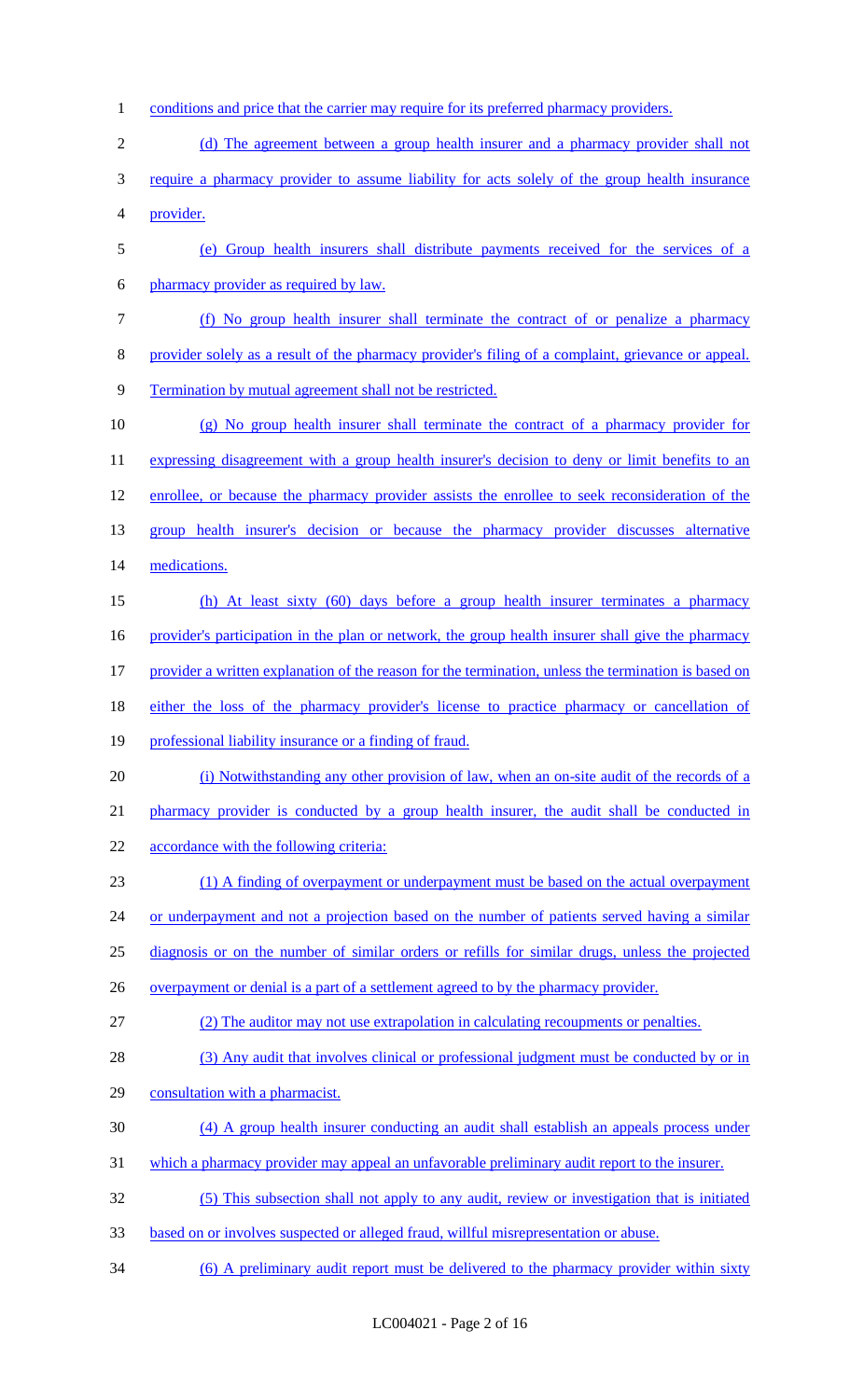(60) days after the conclusion of the audit. A pharmacy provider must be allowed at least thirty (30) days following receipt of the preliminary audit to provide documentation to address any discrepancy found in the audit. A final audit report must be delivered to the pharmacy provider within ninety (90) days after receipt of the preliminary audit report or final appeal, whichever is 5 later. A charge-back, recoupment or other penalty may not be assessed until the appeal process provided by the pharmacy benefits manager has been exhausted and the final report issued. Except as provided by state or federal law, audit information may not be shared. Auditors may have access only to previous audit reports on a particular pharmacy provider conducted by that same entity. (7) Prior to an audit, the group health insurer conducting an audit shall give the pharmacy 11 provider ten (10) days' advance written notice of the audit and the range of prescription numbers and the range of dates included in the audit. 13 (8) A pharmacy provider has the right to request mediation by a private mediator, agreed 14 upon by the pharmacy provider and the listed entity, to resolve any disagreement. A request for mediation does not waive any existing rights of appeal available to a pharmacy provider. 16 (j) Maximum allowable cost provisions: (1) "Maximum allowable cost" means the maximum amount that a pharmacy benefits 18 manager will pay toward the cost of a drug. (2) "Nationally available" means that all pharmacies in this state can purchase the drug, without limitation, from regional or national wholesalers and that the product is not obsolete or 21 temporarily available. (3) "Therapeutically equivalent" means the drug is identified as therapeutically or 23 pharmaceutically equivalent or "A" rated by the United States Food and Drug Administration. (4) A pharmacy benefits manager may not place a prescription drug on a maximum allowable cost pricing index or create for a prescription drug a maximum allowable cost rate if 26 the prescription drug does not have three (3) or more nationally available and therapeutically equivalent drug substitutes. 28 (5) A pharmacy benefits manager shall remove a prescription drug from a maximum 29 allowable cost pricing index, or modify maximum allowable cost rates, as such eliminations and modifications are necessary to remain consistent with changes in the national marketplace for prescription drugs. Eliminations and modifications made under this subsection must be made in a 32 timely fashion. (6) A pharmacy benefits manager shall disclose to a pharmacy for which the pharmacy benefits manager processes claims, makes payment of claims or procures drugs: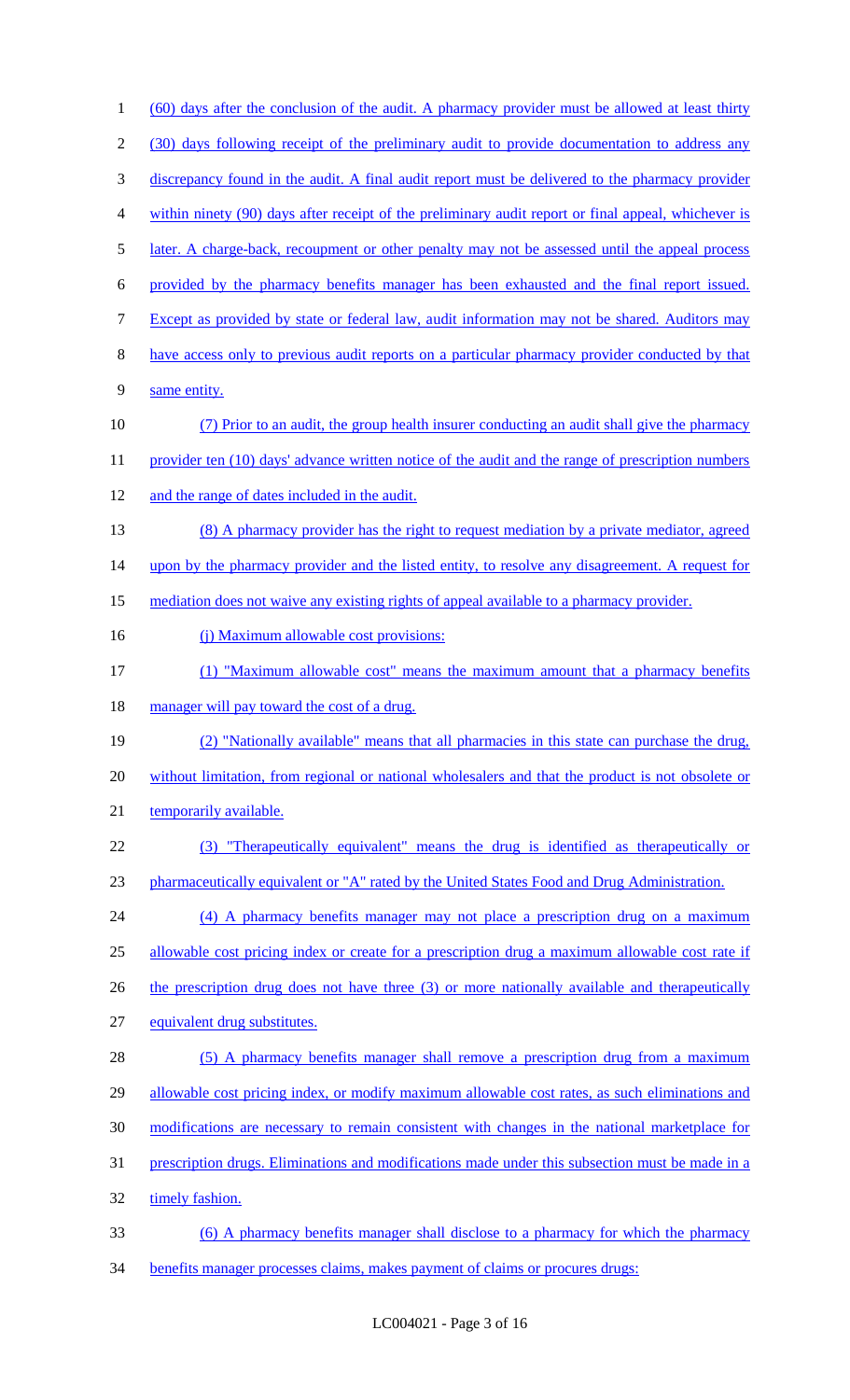(i) At the beginning of each calendar year, the basis of the methodology and the sources 2 used to create the maximum allowable cost pricing index or maximum allowable cost rates used by the pharmacy benefits manager. (ii) At least once every seven (7) business days, the maximum allowable cost pricing 5 index or maximum allowable cost rates used by the pharmacy benefits manager. (7) A pharmacy benefits manager shall give prompt written notification to a pharmacy provider of any change made to a maximum allowable cost pricing index or maximum allowable cost rates. (8) A pharmacy benefits manager shall establish a procedure by which a pharmacy provider may contest a maximum allowable cost rate. A procedure established under this 11 subsection must require a pharmacy benefits manager to respond to a pharmacy provider that has contested a maximum allowable cost within fifteen (15) calendar days. If the pharmacy benefits 13 manager changes the rate, the change must: 14 (i) Become effective on the date on which the pharmacy provider initiated proceedings 15 under this subsection; and (ii) Apply to all pharmacy providers in the network of pharmacy providers served by the 17 pharmacy benefits manager. (9) A pharmacy benefits manager shall disclose to an insurance carrier, with which the 19 pharmacy benefits manager has entered into a contract: (i) At the beginning of each calendar year, the basis of the methodology and the sources used to create the maximum allowable cost pricing index or maximum allowable cost rates used 22 by the pharmacy benefits manager; (ii) As soon as practicable, any change made to a maximum allowable cost pricing index 24 or maximum allowable cost rates; (iii) Not later than twenty-one (21) business days after implementing the practice, the utilization of a maximum allowable cost pricing index or maximum allowable cost rates for prescription drugs dispensed at a retail community pharmacy provider; and (iv) Whether the pharmacy benefits manager used identical maximum allowable cost 29 rates for billing the provider of the health benefit plan and for reimbursing a pharmacy provider and, if the pharmacy benefits manager used different maximum allowable cost rates, the difference between the amount billed and the amount reimbursed. (k) The department of business regulation shall exercise oversight and enforcement of this section. SECTION 2. Section 27-19-26 of the General Laws in Chapter 27-19 entitled "Nonprofit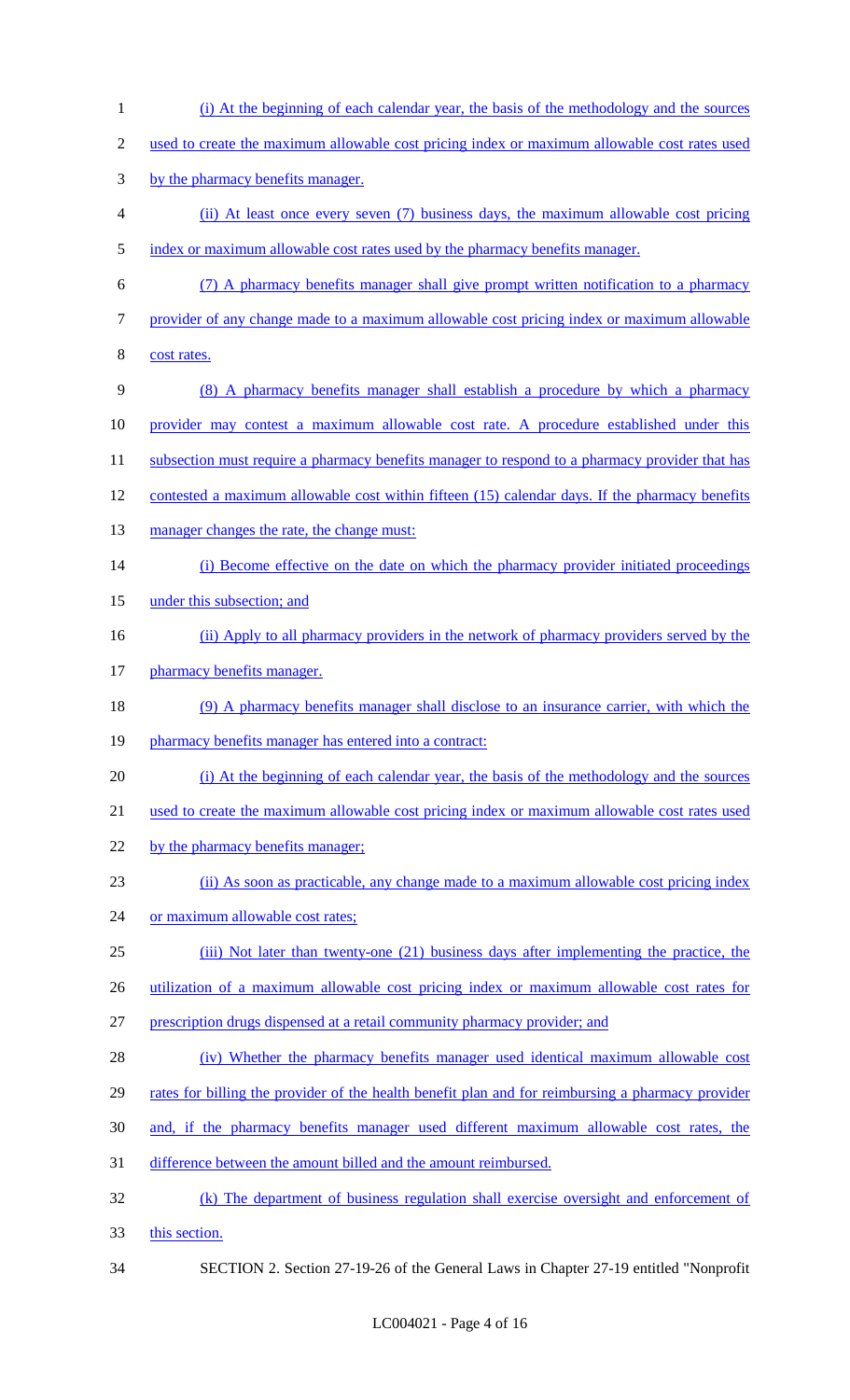1 Hospital Service Corporations" is hereby amended to read as follows:

 **27-19-26. Drug coverage. --** (a) No group health insurer subject to the provisions of this chapter that provides coverage for prescription drugs under a group plan master contract delivered, issued for delivery, or renewed in this state may require any person covered under the contract to obtain prescription drugs from a mail order pharmacy as a condition of obtaining benefits for the drugs.

- 7 (b) No nonprofit hospital service corporation shall refuse to contract with a qualified 8 pharmacy provider willing to meet the terms and conditions of the nonprofit hospital service 9 corporation for pharmacy participation.
- 10 (c) A nonprofit hospital service corporation may not require a pharmacy provider to 11 participate in one network in order to participate in another network. The nonprofit hospital 12 service corporation may not exclude an otherwise qualified pharmacy provider from participation 13 in one network solely because the pharmacy provider declined to participate in another network 14 managed by the insurer. 15 This subsection shall not be construed to limit a nonprofit hospital service corporation's
- 16 ability to offer an enrollee incentives, including variations in premiums, deductibles, copayments 17 or coinsurance or variations in the quantities of medications available to the enrollee, to 18 encourage the use of certain preferred pharmacy providers as long as the entity makes the terms 19 applicable to the preferred pharmacy providers available to all pharmacy providers. For purposes 20 of this subsection, a preferred pharmacy provider is any pharmacy willing to meet the specified 21 terms, conditions and price that the carrier may require for its preferred pharmacy providers.
- 22 (d) The agreement between a nonprofit hospital service corporation and a pharmacy 23 provider shall not require a pharmacy provider to assume liability for acts solely of the group 24 health insurance provider.
- 25 (e) Nonprofit hospital service corporations shall distribute payments received for the
- 26 services of a pharmacy provider as required by law.
- 27 (f) No nonprofit hospital service corporation shall terminate the contract of or penalize a
- 28 pharmacy provider solely as a result of the pharmacy provider's filing of a complaint, grievance,
- 29 or appeal. Termination by mutual agreement shall not be restricted.
- 30 (g) No nonprofit hospital service corporation shall terminate the contract of a pharmacy
- 31 provider for expressing disagreement with a nonprofit hospital service corporation's decision to
- 32 deny or limit benefits to an enrollee or because the pharmacy provider assists the enrollee to seek
- 33 reconsideration of the nonprofit hospital service corporation's decision or because the pharmacy
- 34 provider discusses alternative medications.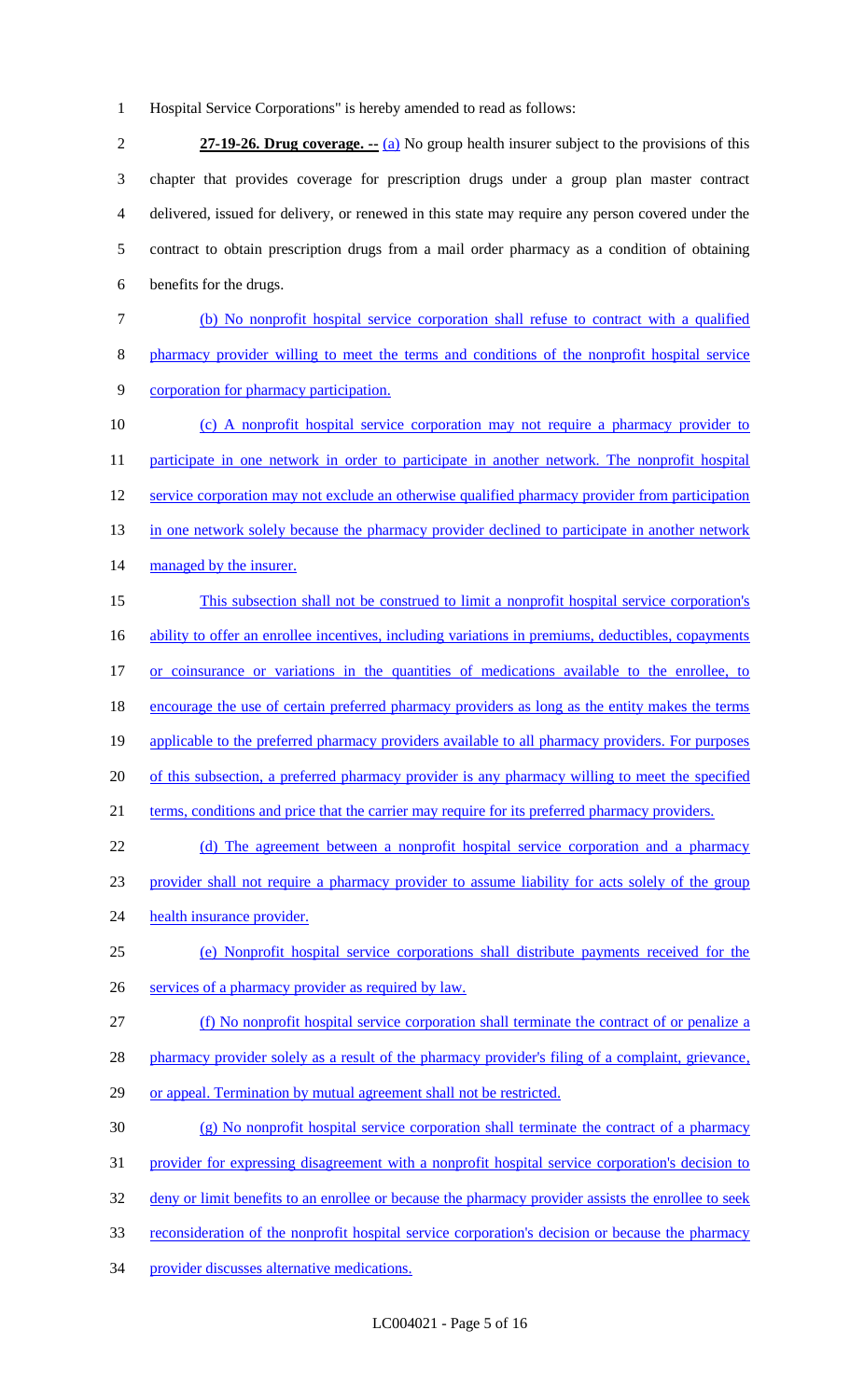(h) At least sixty (60) days before a nonprofit hospital service corporation terminates a pharmacy provider's participation in the plan or network, the nonprofit hospital service corporation shall give the pharmacy provider a written explanation of the reason for the termination, unless the termination is based on either the loss of the pharmacy provider's license to practice pharmacy, or cancellation of professional liability insurance, or a finding of fraud. (i) Notwithstanding any other provision of law, when an on-site audit of the records of a pharmacy provider is conducted by a nonprofit hospital service corporation, the audit shall be conducted in accordance with the following criteria: (1) A finding of overpayment or underpayment must be based on the actual overpayment or underpayment and not a projection based on the number of patients served having a similar 11 diagnosis or on the number of similar orders or refills for similar drugs, unless the projected 12 overpayment or denial is a part of a settlement agreed to by the pharmacy provider. (2) The auditor may not use extrapolation in calculating recoupments or penalties. 14 (3) Any audit that involves clinical or professional judgment must be conducted by or in 15 consultation with a pharmacist. (4) A nonprofit hospital service corporation conducting an audit shall establish an appeals process under which a pharmacy provider may appeal an unfavorable preliminary audit report to 18 the insurer. (5) This subsection shall not apply to any audit, review or investigation that is initiated based on or involves suspected or alleged fraud, willful misrepresentation or abuse. (6) A preliminary audit report must be delivered to the pharmacy provider within sixty 22 (60) days after the conclusion of the audit. A pharmacy provider must be allowed at least thirty (30) days following receipt of the preliminary audit to provide documentation to address any 24 discrepancy found in the audit. A final audit report must be delivered to the pharmacy provider within ninety (90) days after receipt of the preliminary audit report or final appeal, whichever is 26 later. A charge-back, recoupment or other penalty may not be assessed until the appeal process provided by the pharmacy benefits manager has been exhausted and the final report issued. 28 Except as provided by state or federal law, audit information may not be shared. Auditors may 29 have access only to previous audit reports on a particular pharmacy provider conducted by that same entity. (7) Prior to an audit, the nonprofit hospital service corporation conducting an audit shall give the pharmacy provider ten (10) days' advance written notice of the audit and the range of prescription numbers and the range of dates included in the audit.

(8) A pharmacy provider has the right to request mediation by a private mediator, agreed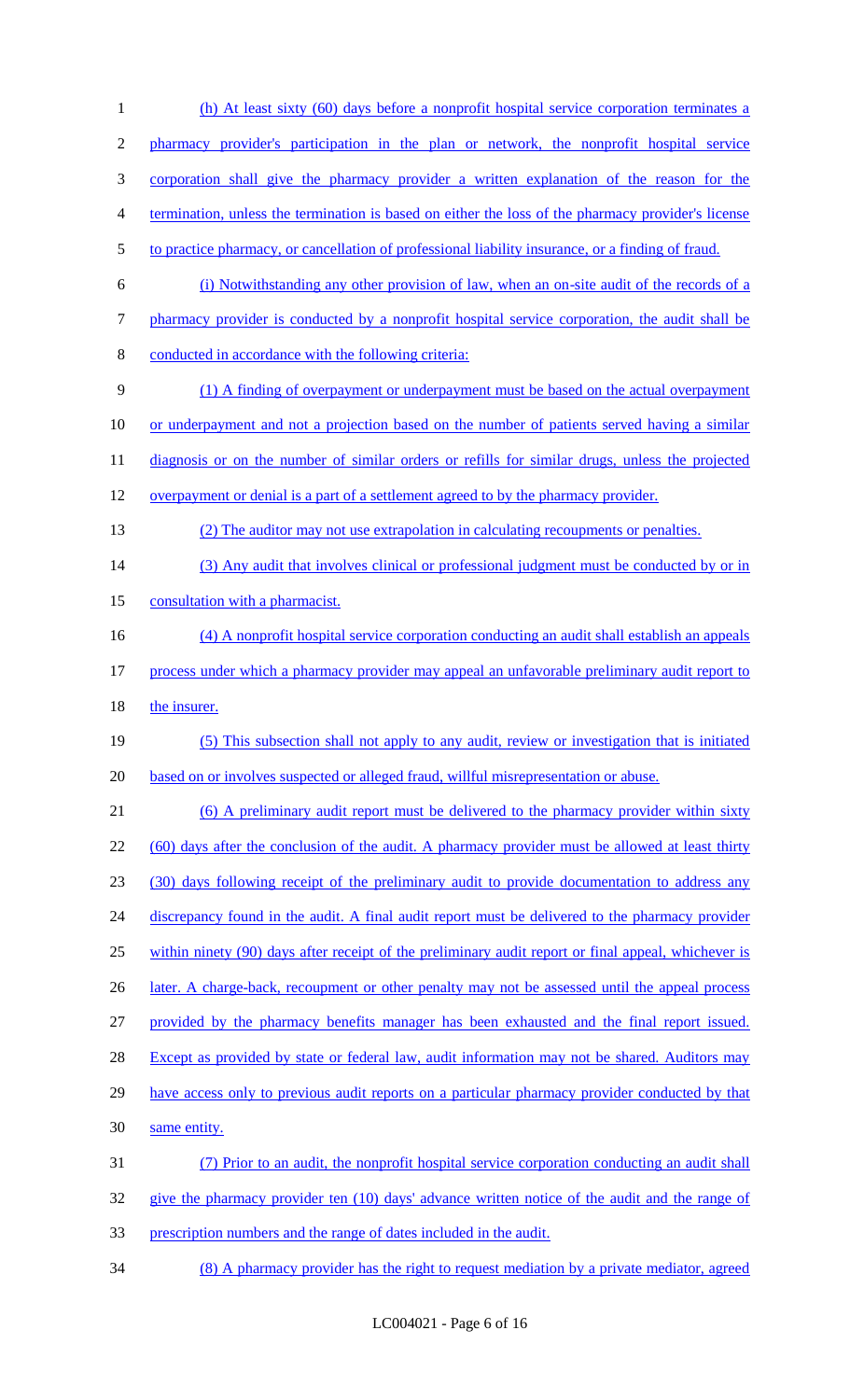1 upon by the pharmacy and the listed entity, to resolve any disagreement. A request for mediation

does not waive any existing rights of appeal available to a pharmacy provider.

- (j) Maximum allowable cost provisions:
- (1) "Maximum allowable cost" means the maximum amount that a pharmacy benefits manager will pay toward the cost of a drug.
- (2) "Nationally available" means that all pharmacies in this state can purchase the drug,
- without limitation, from regional or national wholesalers and that the product is not obsolete or
- temporarily available.
- (3) "Therapeutically equivalent" means the drug is identified as therapeutically or 10 pharmaceutically equivalent or "A" rated by the United States Food and Drug Administration.
- (4) A pharmacy benefits manager may not place a prescription drug on a maximum
- allowable cost pricing index or create for a prescription drug a maximum allowable cost rate if
- 13 the prescription drug does not have three (3) or more nationally available and therapeutically
- equivalent drug substitutes.
- (5) A pharmacy benefits manager shall remove a prescription drug from a maximum
- 16 allowable cost pricing index, or modify maximum allowable cost rates, as such eliminations and
- modifications are necessary to remain consistent with changes in the national marketplace for
- 18 prescription drugs. Eliminations and modifications made under this subsection must be made in a
- 19 timely fashion.
- 20 (6) A pharmacy benefits manager shall disclose to a pharmacy for which the pharmacy
- benefits manager processes claims, makes payment of claims or procures drugs:
- (i) At the beginning of each calendar year, the basis of the methodology and the sources
- used to create the maximum allowable cost pricing index or maximum allowable cost rates used
- 24 by the pharmacy benefits manager.
- (ii) At least once every seven (7) business days, the maximum allowable cost pricing
- 26 index or maximum allowable cost rates used by the pharmacy benefits manager.

(7) A pharmacy benefits manager shall give prompt written notification to a pharmacy

- 28 provider of any change made to a maximum allowable cost pricing index or maximum allowable
- cost rates.
- (8) A pharmacy benefits manager shall establish a procedure by which a pharmacy
- provider may contest a maximum allowable cost rate. A procedure established under this
- 32 subsection must require a pharmacy benefits manager to respond to a pharmacy provider that has
- contested a maximum allowable cost within fifteen (15) calendar days. If the pharmacy benefits
- manager changes the rate, the change must: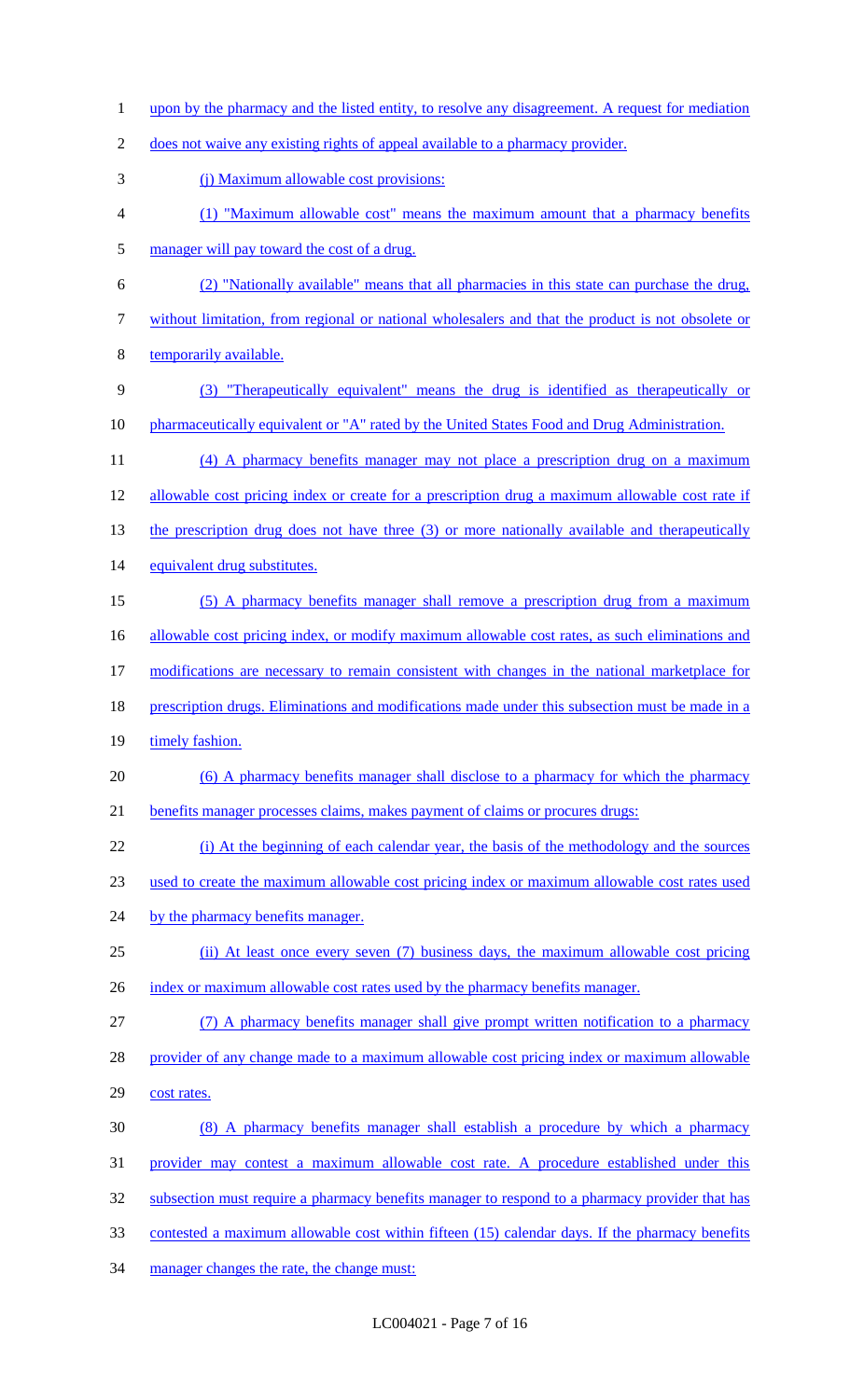(i) Become effective on the date on which the pharmacy provider initiated proceedings under this subsection; and (ii) Apply to all pharmacy providers in the network of pharmacy providers served by the pharmacy benefits manager. (9) A pharmacy benefits manager shall disclose to an insurance carrier, with which the pharmacy benefits manager has entered into a contract: (i) At the beginning of each calendar year, the basis of the methodology and the sources used to create the maximum allowable cost pricing index or maximum allowable cost rates used by the pharmacy benefits manager; (ii) As soon as practicable, any change made to a maximum allowable cost pricing index 11 or maximum allowable cost rates; (iii) Not later than twenty-one (21) business days after implementing the practice, the utilization of a maximum allowable cost pricing index or maximum allowable cost rates for 14 prescription drugs dispensed at a retail community pharmacy; and (iv) Whether the pharmacy benefits manager used identical maximum allowable cost 16 rates for billing the provider of the health benefit plan and for reimbursing a pharmacy provider and, if the pharmacy benefits manager used different maximum allowable cost rates, the 18 difference between the amount billed and the amount reimbursed. (k) The department of business regulation shall exercise oversight and enforcement of 20 this section. SECTION 3. Section 27-20-23 of the General Laws in Chapter 27-20 entitled "Nonprofit Medical Service Corporations" is hereby amended to read as follows: **27-20-23. Drug coverage. --** (a) No group health insurer subject to the provisions of this chapter that provides coverage for prescription drugs under a group plan master contract delivered, issued for delivery, or renewed in this state may require any person covered under the contract to obtain prescription drugs from a mail order pharmacy as a condition of obtaining benefits for the drugs. (b) No nonprofit medical service corporation shall refuse to contract with a qualified 29 pharmacy provider willing to meet the terms and conditions of the nonprofit medical service corporation for pharmacy participation. (c) A nonprofit medical service corporation may not require a pharmacy provider to participate in one network in order to participate in another network. The nonprofit medical service corporation may not exclude an otherwise qualified pharmacy provider from participation 34 in one network solely because the pharmacy provider declined to participate in another network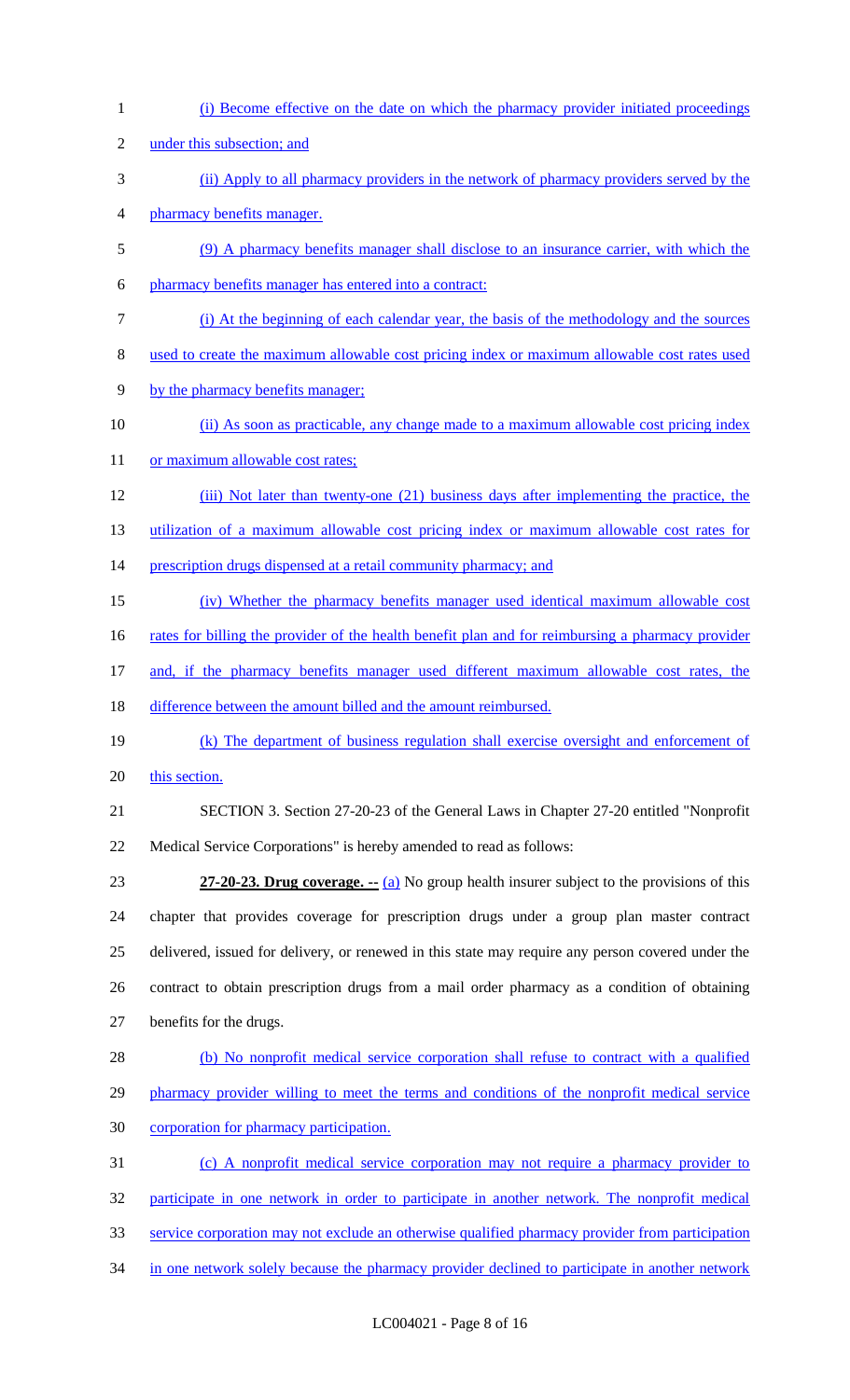managed by the insurer.

 This subsection shall not be construed to limit a nonprofit medical service corporation's ability to offer an enrollee incentives, including variations in premiums, deductibles, copayments or coinsurance or variations in the quantities of medications available to the enrollee, to 5 encourage the use of certain preferred pharmacy providers as long as the entity makes the terms applicable to the preferred pharmacy providers available to all pharmacy providers. For purposes of this subsection, a preferred pharmacy provider is any pharmacy willing to meet the specified terms, conditions and price that the carrier may require for its preferred pharmacy providers. (d) The agreement between a nonprofit medical service corporation and a pharmacy provider shall not require a pharmacy provider to assume liability for acts solely of the group 11 health insurance provider. (e) Nonprofit medical service corporations shall distribute payments received for the 13 services of a pharmacy provider as required by law. 14 (f) No nonprofit medical service corporation shall terminate the contract of or penalize a pharmacy provider solely as a result of the pharmacy provider's filing of a complaint, grievance 16 or appeal. Termination by mutual agreement shall not be restricted. (g) No nonprofit medical service corporation shall terminate the contract of a pharmacy provider for expressing disagreement with a nonprofit medical service corporation's decision to 19 deny or limit benefits to an enrollee or because the pharmacy provider assists the enrollee to seek 20 reconsideration of the nonprofit medical service corporation's decision or because the pharmacy provider discusses alternative medications. (h) At least sixty (60) days before a nonprofit medical service corporation terminates a pharmacy provider's participation in the plan or network, the nonprofit medical service corporation shall give the pharmacy provider a written explanation of the reason for the termination, unless the termination is based on either the loss of the pharmacy provider's license 26 to practice pharmacy or cancellation of professional liability insurance or a finding of fraud. (i) Notwithstanding any other provision of law, when an on-site audit of the records of a 28 pharmacy provider is conducted by a nonprofit medical service corporation, the audit shall be conducted in accordance with the following criteria: (1) A finding of overpayment or underpayment must be based on the actual overpayment 31 or underpayment and not a projection based on the number of patients served having a similar diagnosis or on the number of similar orders or refills for similar drugs, unless the projected overpayment or denial is a part of a settlement agreed to by the pharmacy provider. (2) The auditor may not use extrapolation in calculating recoupments or penalties.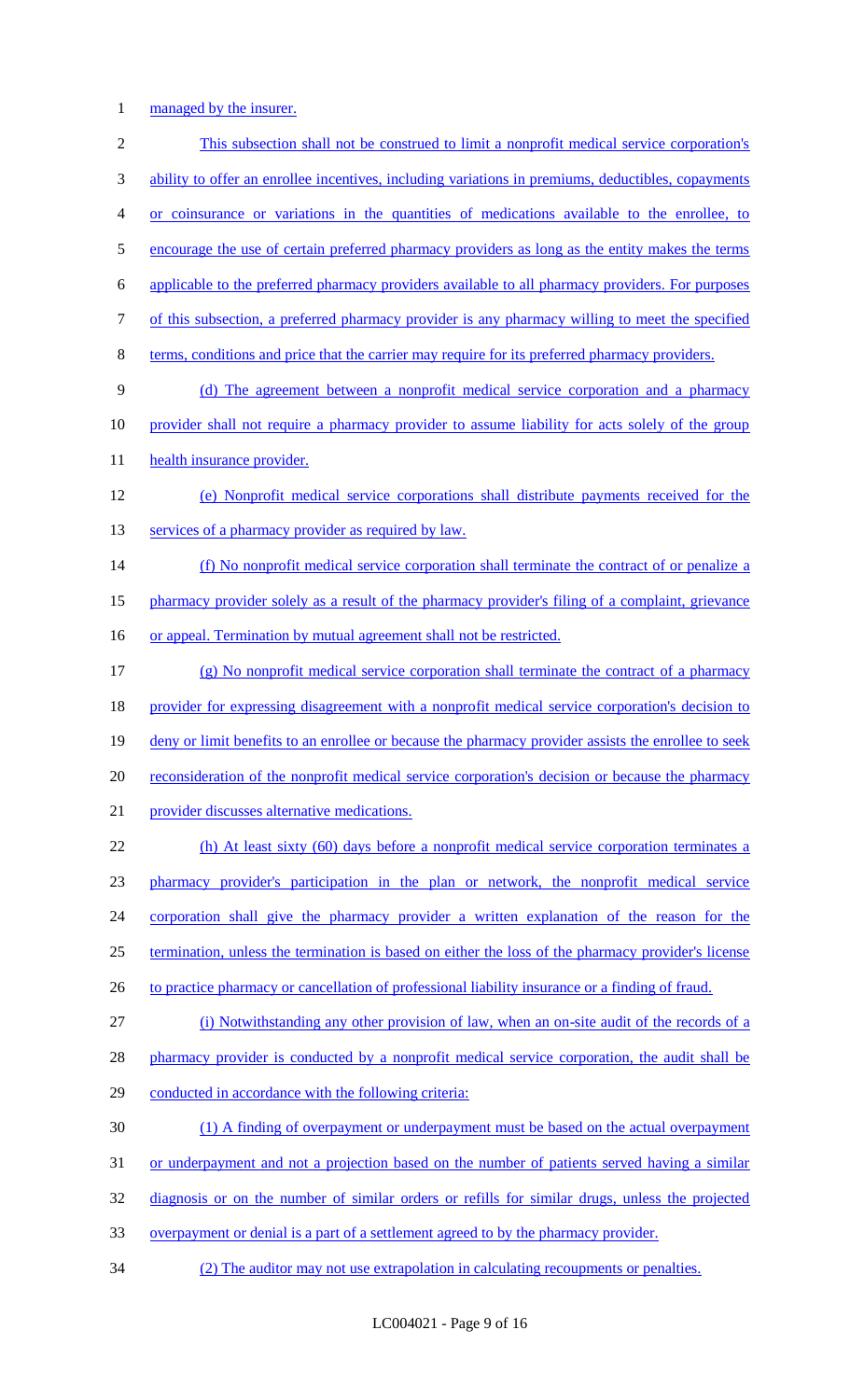| $\mathbf{1}$   | (3) Any audit that involves clinical or professional judgment must be conducted by or in            |
|----------------|-----------------------------------------------------------------------------------------------------|
| $\overline{c}$ | consultation with a pharmacist.                                                                     |
| 3              | (4) A nonprofit medical service corporation conducting an audit shall establish an appeals          |
| 4              | process under which a pharmacy provider may appeal an unfavorable preliminary audit report to       |
| 5              | the insurer.                                                                                        |
| 6              | (5) This subsection shall not apply to any audit, review or investigation that is initiated         |
| 7              | based on or involves suspected or alleged fraud, willful misrepresentation or abuse.                |
| 8              | (6) A preliminary audit report must be delivered to the pharmacy provider within sixty              |
| 9              | (60) days after the conclusion of the audit. A pharmacy provider must be allowed at least thirty    |
| 10             | (30) days following receipt of the preliminary audit to provide documentation to address any        |
| 11             | discrepancy found in the audit. A final audit report must be delivered to the pharmacy provider     |
| 12             | within ninety (90) days after receipt of the preliminary audit report or final appeal, whichever is |
| 13             | later. A charge-back, recoupment or other penalty may not be assessed until the appeal process      |
| 14             | provided by the pharmacy benefits manager has been exhausted and the final report issued.           |
| 15             | Except as provided by state or federal law, audit information may not be shared. Auditors may       |
| 16             | have access only to previous audit reports on a particular pharmacy provider conducted by that      |
| 17             | same entity.                                                                                        |
| 18             | (7) Prior to an audit, the nonprofit medical service corporation conducting an audit shall          |
| 19             | give the pharmacy provider ten (10) days' advance written notice of the audit and the range of      |
| 20             | prescription numbers and the range of dates included in the audit.                                  |
| 21             | (8) A pharmacy provider has the right to request mediation by a private mediator, agreed            |
| 22             | upon by the pharmacy provider and the listed entity, to resolve any disagreement. A request for     |
| 23             | mediation does not waive any existing rights of appeal available to a pharmacy provider.            |
| 24             | (i) Maximum allowable cost provisions:                                                              |
| 25             | (1) "Maximum allowable cost" means the maximum amount that a pharmacy benefits                      |
| 26             | manager will pay toward the cost of a drug.                                                         |
| 27             | (2) "Nationally available" means that all pharmacies in this state can purchase the drug,           |
| 28             | without limitation, from regional or national wholesalers and that the product is not obsolete or   |
| 29             | temporarily available.                                                                              |
| 30             | (3) "Therapeutically equivalent" means the drug is identified as therapeutically or                 |
| 31             | pharmaceutically equivalent or "A" rated by the United States Food and Drug Administration.         |
| 32             | (4) A pharmacy benefits manager may not place a prescription drug on a maximum                      |
| 33             | allowable cost pricing index or create for a prescription drug a maximum allowable cost rate if     |

34 the prescription drug does not have three (3) or more nationally available and therapeutically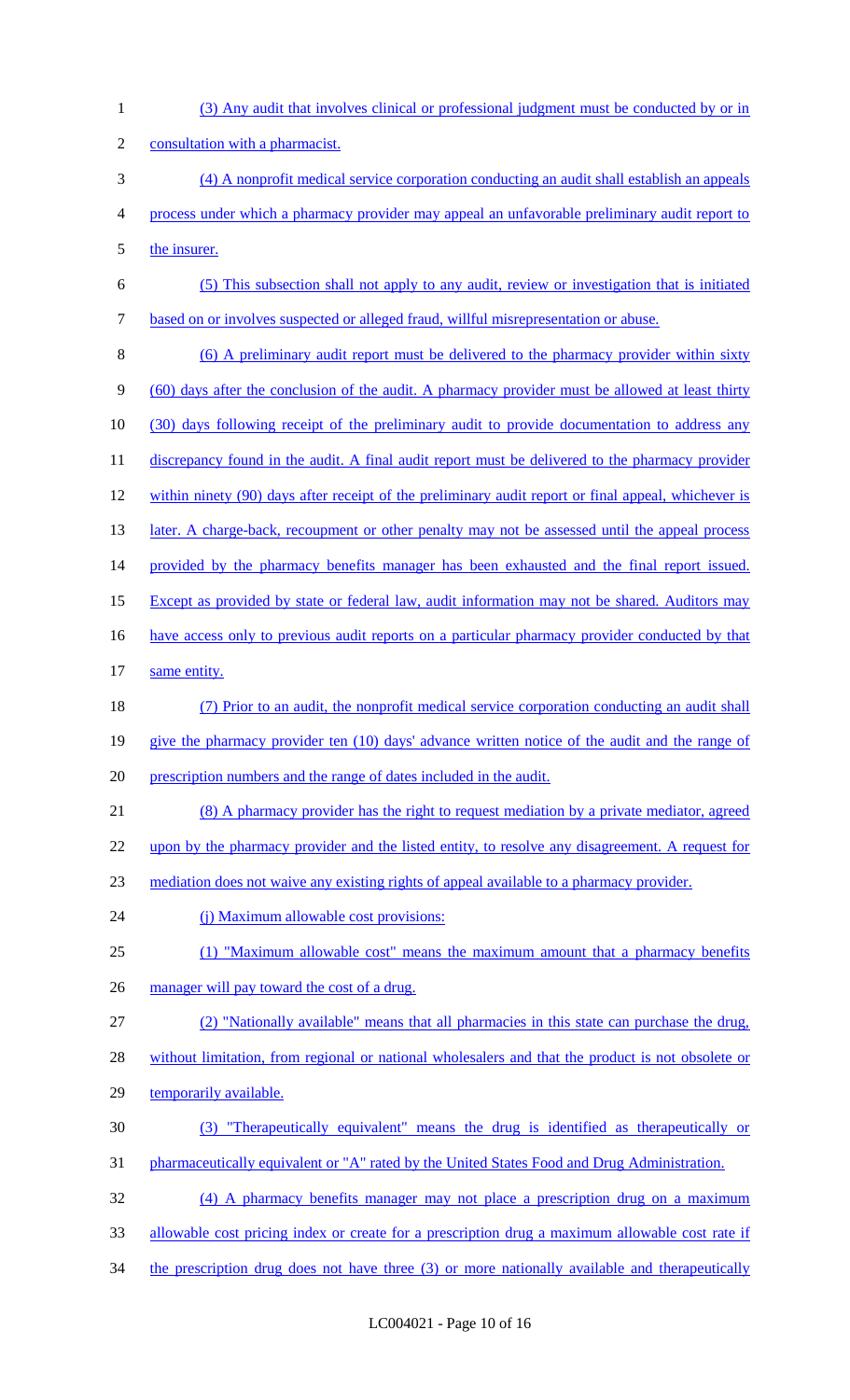1 equivalent drug substitutes.

| $\overline{2}$ | (5) A pharmacy benefits manager shall remove a prescription drug from a maximum                 |
|----------------|-------------------------------------------------------------------------------------------------|
| 3              | allowable cost pricing index, or modify maximum allowable cost rates, as such eliminations and  |
| 4              | modifications are necessary to remain consistent with changes in the national marketplace for   |
| 5              | prescription drugs. Eliminations and modifications made under this subsection must be made in a |
| 6              | timely fashion.                                                                                 |
| 7              | (6) A pharmacy benefits manager shall disclose to a pharmacy provider for which the             |
| 8              | pharmacy benefits manager processes claims, makes payment of claims or procures drugs:          |
| 9              | (i) At the beginning of each calendar year, the basis of the methodology and the sources        |
| 10             | used to create the maximum allowable cost pricing index or maximum allowable cost rates used    |
| 11             | by the pharmacy benefits manager.                                                               |
| 12             | (ii) At least once every seven (7) business days, the maximum allowable cost pricing            |
| 13             | index or maximum allowable cost rates used by the pharmacy benefits manager.                    |
| 14             | (7) A pharmacy benefits manager shall give prompt written notification to a pharmacy            |
| 15             | provider of any change made to a maximum allowable cost pricing index or maximum allowable      |
| 16             | cost rates.                                                                                     |
| 17             | (8) A pharmacy benefits manager shall establish a procedure by which a pharmacy                 |
| 18             | provider may contest a maximum allowable cost rate. A procedure established under this          |
| 19             | subsection must require a pharmacy benefits manager to respond to a pharmacy provider that has  |
| 20             | contested a maximum allowable cost within fifteen (15) calendar days. If the pharmacy benefits  |
| 21             | manager changes the rate, the change must:                                                      |
| 22             | (i) Become effective on the date on which the pharmacy provider initiated proceedings           |
| 23             | under this subsection; and                                                                      |
| 24             | (ii) Apply to all pharmacy providers in the network of pharmacy providers served by the         |
| 25             | pharmacy benefits manager.                                                                      |
| 26             | (9) A pharmacy benefits manager shall disclose to an insurance carrier, with which the          |
| 27             | pharmacy benefits manager has entered into a contract:                                          |
| 28             | (i) At the beginning of each calendar year, the basis of the methodology and the sources        |
| 29             | used to create the maximum allowable cost pricing index or maximum allowable cost rates used    |
| 30             | by the pharmacy benefits manager;                                                               |
| 31             | (ii) As soon as practicable, any change made to a maximum allowable cost pricing index          |
| 32             | or maximum allowable cost rates;                                                                |
| 33             | (iii) Not later than twenty-one (21) business days after implementing the practice, the         |

34 utilization of a maximum allowable cost pricing index or maximum allowable cost rates for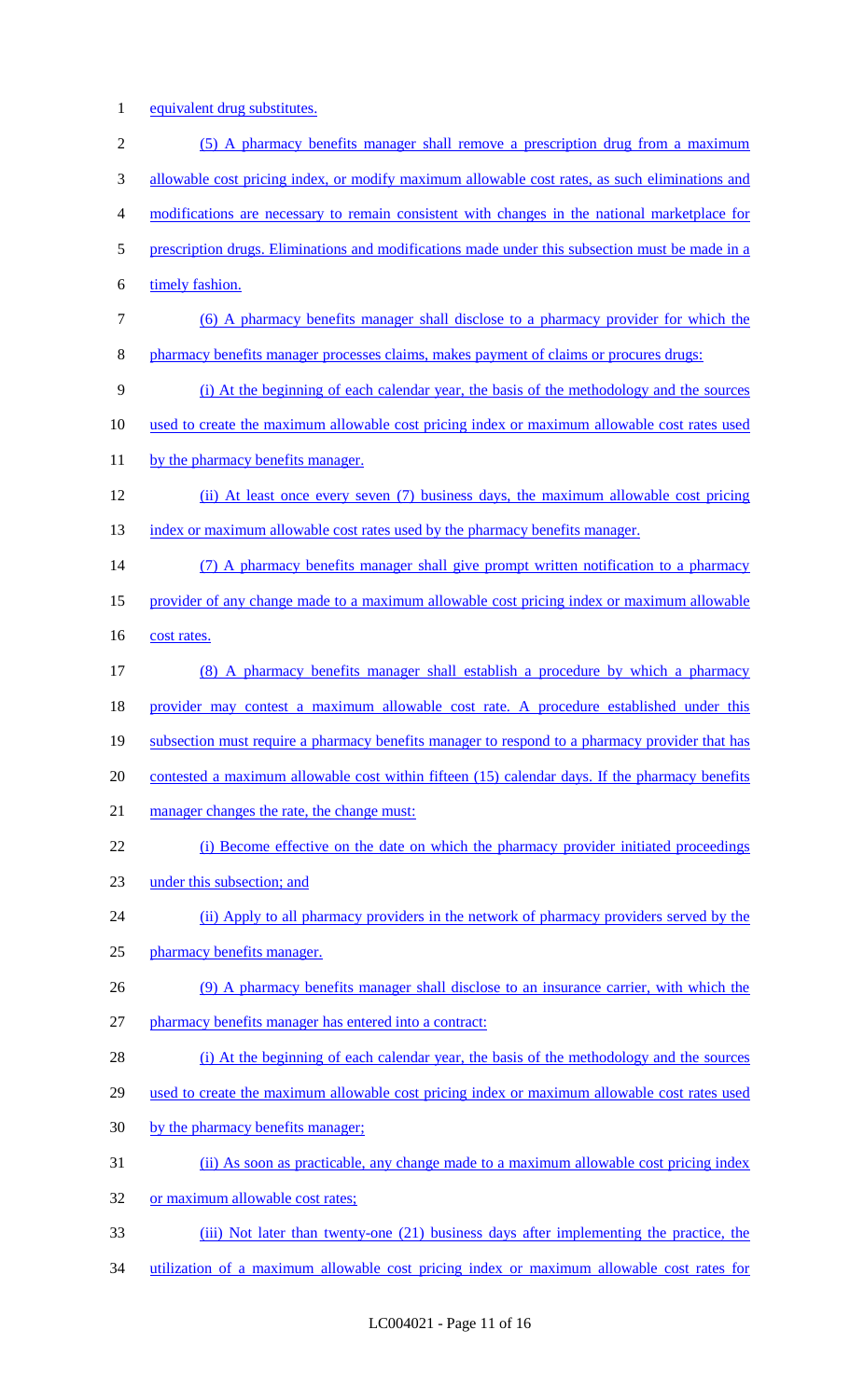prescription drugs dispensed at a retail community pharmacy; and

(iv) Whether the pharmacy benefits manager used identical maximum allowable cost

rates for billing the provider of the health benefit plan and for reimbursing a pharmacy provider

and, if the pharmacy benefits manager used different maximum allowable cost rates, the

difference between the amount billed and the amount reimbursed.

 (k) The department of business regulation shall exercise oversight and enforcement of 7 this section.

 SECTION 4. Section 27-41-38 of the General Laws in Chapter 27-41 entitled "Health Maintenance Organizations" is hereby amended to read as follows:

 **27-41-38. Drug coverage. --** (a) No group health insurer subject to the provisions of this chapter that provides coverage for prescription drugs under a group plan master contract delivered, issued for delivery, or renewed in this state may require any person covered under the contract to obtain prescription drugs from a mail order pharmacy as a condition of obtaining benefits for the drugs.

15 (b) No health maintenance organization shall refuse to contract with a qualified pharmacy provider willing to meet the terms and conditions of the health maintenance organization for 17 pharmacy participation.

18 (c) A health maintenance organization may not require a pharmacy provider to participate 19 in one network in order to participate in another network. The health maintenance organization 20 may not exclude an otherwise qualified pharmacy provider from participation in one network 21 solely because the pharmacy provider declined to participate in another network managed by the insurer.

 This subsection shall not be construed to limit a health maintenance organization's ability to offer an enrollee incentives, including variations in premiums, deductibles, copayments or coinsurance or variations in the quantities of medications available to the enrollee, to encourage 26 the use of certain preferred pharmacy providers as long as the entity makes the terms applicable to the preferred pharmacy providers available to all pharmacy providers. For purposes of this 28 subsection, a preferred pharmacy provider is any pharmacy willing to meet the specified terms, 29 conditions and price that the carrier may require for its preferred pharmacy providers. (d) The agreement between a health maintenance organization and a pharmacy provider

 shall not require a pharmacy provider to assume liability for acts solely of the group health insurance provider.

 (e) Health maintenance organizations shall distribute payments received for the services 34 of a pharmacy provider as required by law.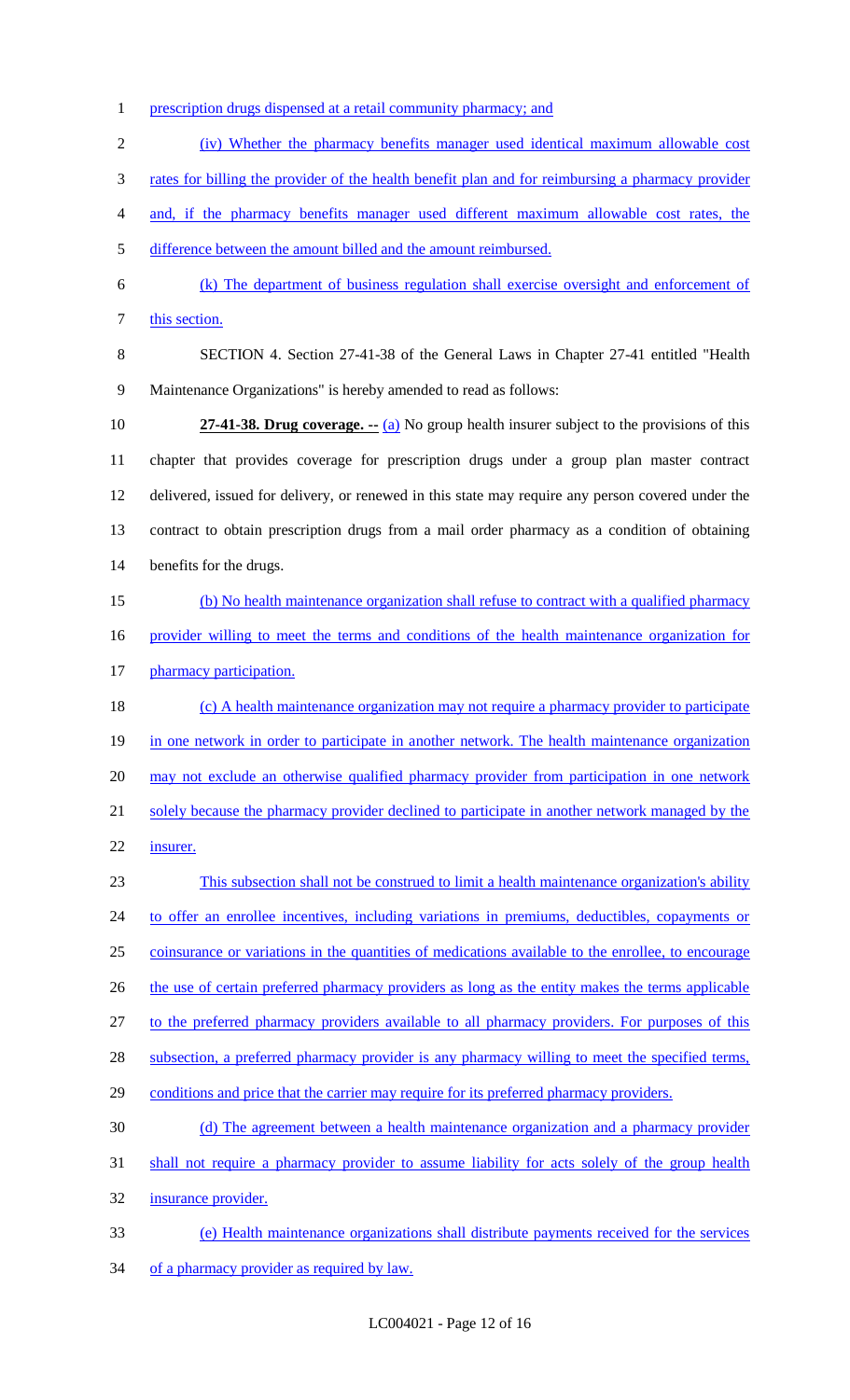(f) No health maintenance organization shall terminate the contract of or penalize a pharmacy provider solely as a result of the pharmacy provider's filing of a complaint, grievance, or appeal. Termination by mutual agreement shall not be restricted. (g) No health maintenance organization shall terminate the contract of a pharmacy 5 provider for expressing disagreement with a health maintenance organization's decision to deny or limit benefits to an enrollee or because the pharmacy provider assists the enrollee to seek reconsideration of the health maintenance organization's decision or because the pharmacy provider discusses alternative medications. (h) At least sixty (60) days before a health maintenance organization terminates a pharmacy provider's participation in the plan or network, the health maintenance organization 11 shall give the pharmacy provider a written explanation of the reason for the termination, unless the termination is based on either the loss of the pharmacy provider's license to practice pharmacy 13 or cancellation of professional liability insurance or a finding of fraud. 14 (i) Notwithstanding any other provision of law, when an on-site audit of the records of a pharmacy provider is conducted by a health maintenance organization, the audit shall be 16 conducted in accordance with the following criteria: (1) A finding of overpayment or underpayment must be based on the actual overpayment or underpayment and not a projection based on the number of patients served having a similar diagnosis or on the number of similar orders or refills for similar drugs, unless the projected 20 overpayment or denial is a part of a settlement agreed to by the pharmacy provider. (2) The auditor may not use extrapolation in calculating recoupments or penalties. (3) Any audit that involves clinical or professional judgment must be conducted by or in consultation with a pharmacist. (4) A health maintenance organization conducting an audit shall establish an appeals process under which a pharmacy provider may appeal an unfavorable preliminary audit report to 26 the insurer. (5) This subsection shall not apply to any audit, review or investigation that is initiated based on or involves suspected or alleged fraud, willful misrepresentation or abuse. 29 (6) A preliminary audit report must be delivered to the pharmacy provider within sixty (60) days after the conclusion of the audit. A pharmacy provider must be allowed at least thirty (30) days following receipt of the preliminary audit to provide documentation to address any 32 discrepancy found in the audit. A final audit report must be delivered to the pharmacy provider within ninety (90) days after receipt of the preliminary audit report or final appeal, whichever is 34 later. A charge-back, recoupment or other penalty may not be assessed until the appeal process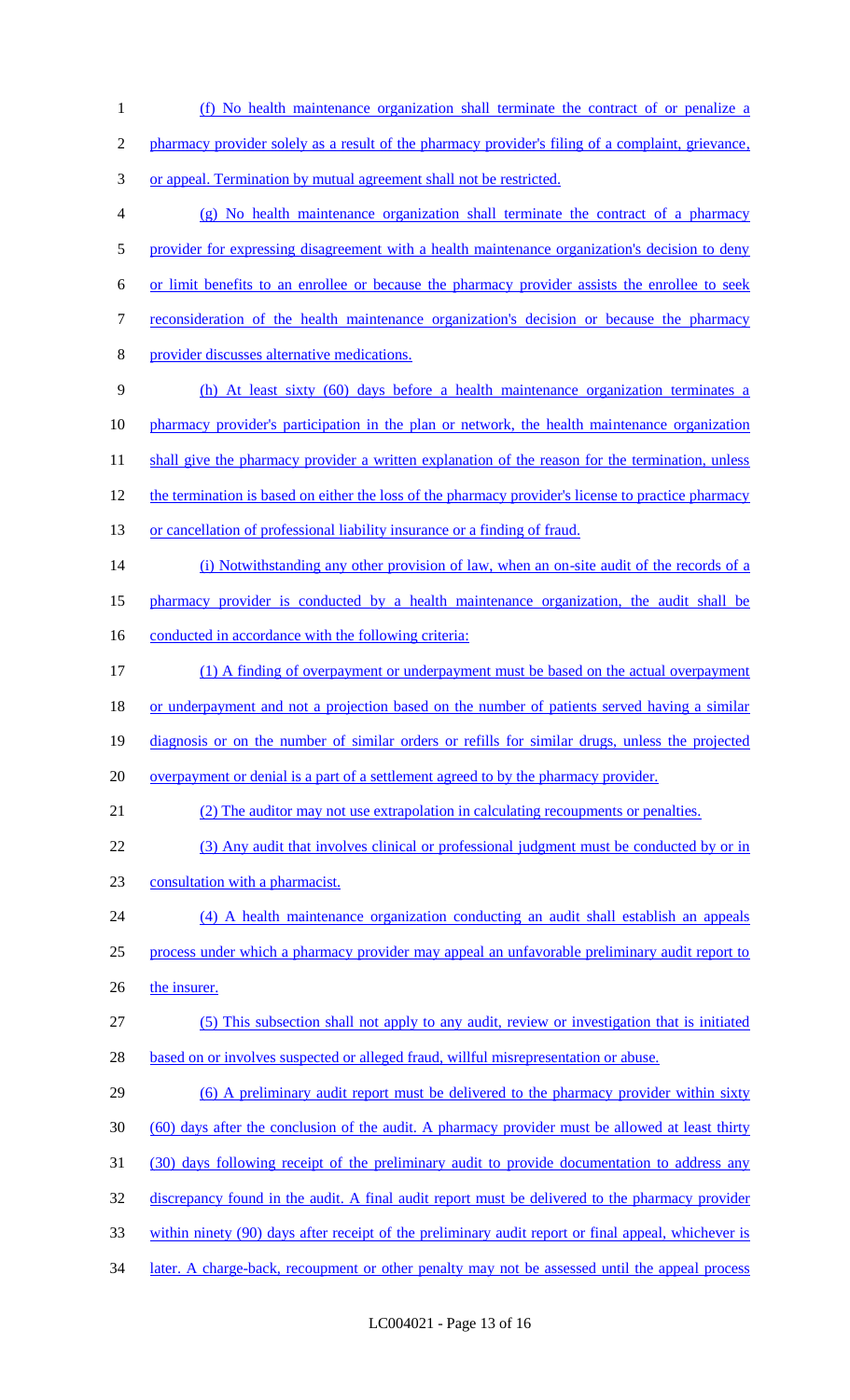1 provided by the pharmacy benefits manager has been exhausted and the final report issued. 2 Except as provided by state or federal law, audit information may not be shared. Auditors may have access only to previous audit reports on a particular pharmacy provider conducted by that same entity. (7) Prior to an audit, the health maintenance organization conducting an audit shall give the pharmacy provider ten (10) days' advance written notice of the audit and the range of prescription numbers and the range of dates included in the audit. (8) A pharmacy provider has the right to request mediation by a private mediator, agreed upon by the pharmacy provider and the listed entity, to resolve any disagreement. A request for mediation does not waive any existing rights of appeal available to a pharmacy provider. 11 (j) Maximum allowable cost provisions: (1) "Maximum allowable cost" means the maximum amount that a pharmacy benefits 13 manager will pay toward the cost of a drug. (2) "Nationally available" means that all pharmacies in this state can purchase the drug, without limitation, from regional or national wholesalers and that the product is not obsolete or 16 temporarily available. (3) "Therapeutically equivalent" means the drug is identified as therapeutically or 18 pharmaceutically equivalent or "A" rated by the United States Food and Drug Administration. (4) A pharmacy benefits manager may not place a prescription drug on a maximum 20 allowable cost pricing index or create for a prescription drug a maximum allowable cost rate if 21 the prescription drug does not have three (3) or more nationally available and therapeutically equivalent drug substitutes. (5) A pharmacy benefits manager shall remove a prescription drug from a maximum 24 allowable cost pricing index, or modify maximum allowable cost rates, as such eliminations and modifications are necessary to remain consistent with changes in the national marketplace for 26 prescription drugs. Eliminations and modifications made under this subsection must be made in a timely fashion. 28 (6) A pharmacy benefits manager shall disclose to a pharmacy provider for which the 29 pharmacy benefits manager processes claims, makes payment of claims or procures drugs: (i) At the beginning of each calendar year, the basis of the methodology and the sources used to create the maximum allowable cost pricing index or maximum allowable cost rates used 32 by the pharmacy benefits manager. (ii) At least once every seven (7) business days, the maximum allowable cost pricing

34 index or maximum allowable cost rates used by the pharmacy benefits manager.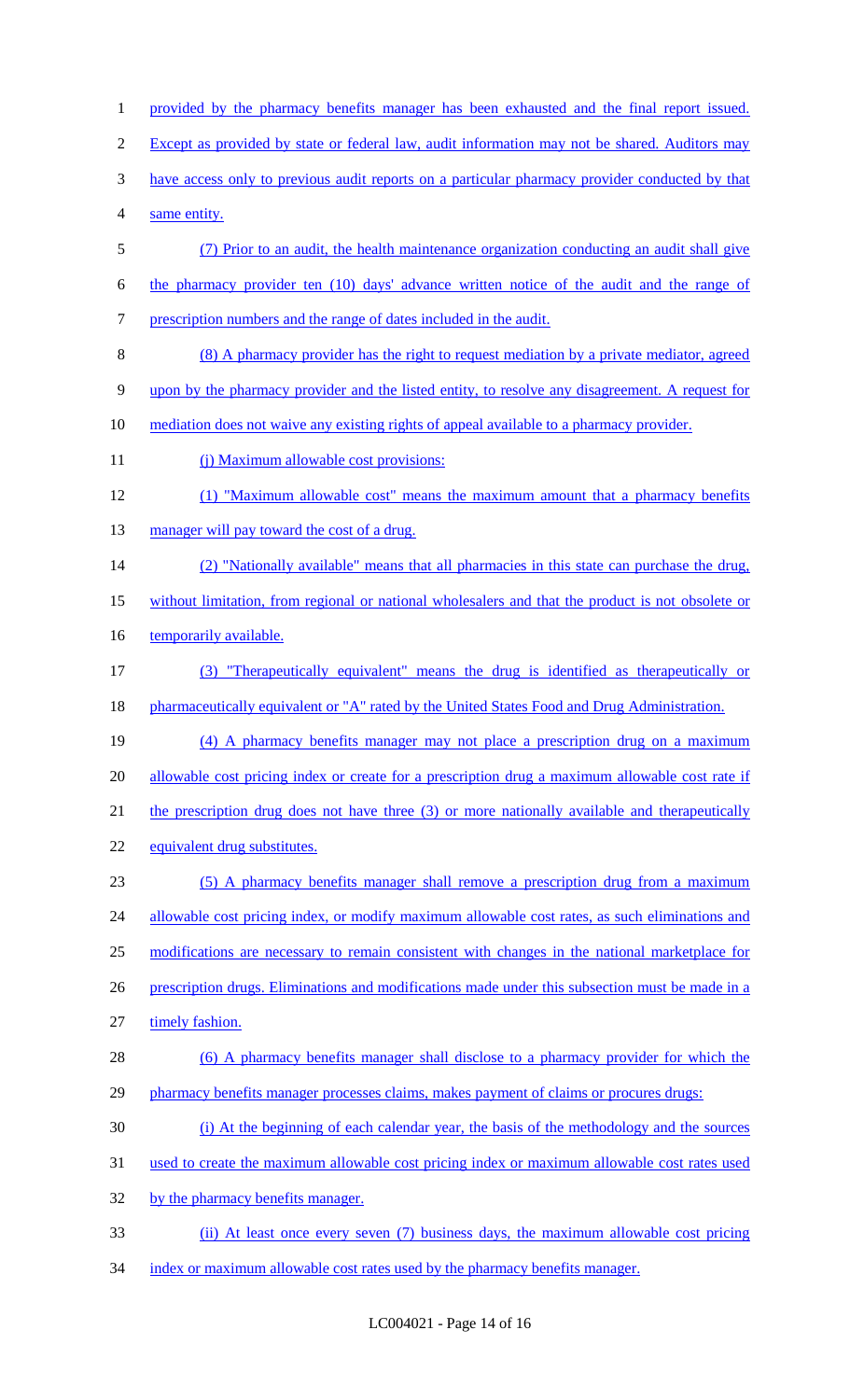- (7) A pharmacy benefits manager shall give prompt written notification to a pharmacy provider of any change made to a maximum allowable cost pricing index or maximum allowable cost rates. (8) A pharmacy benefits manager shall establish a procedure by which a pharmacy provider may contest a maximum allowable cost rate. A procedure established under this subsection must require a pharmacy benefits manager to respond to a pharmacy provider that has 7 contested a maximum allowable cost within fifteen (15) calendar days. If the pharmacy benefits manager changes the rate, the change must: (i) Become effective on the date on which the pharmacy provider initiated proceedings under this subsection; and (ii) Apply to all pharmacy providers in the network of pharmacy providers served by the pharmacy benefits manager. (9) A pharmacy benefits manager shall disclose to an insurance carrier, with which the 14 pharmacy benefits manager has entered into a contract: (i) At the beginning of each calendar year, the basis of the methodology and the sources used to create the maximum allowable cost pricing index or maximum allowable cost rates used 17 by the pharmacy benefits manager; (ii) As soon as practicable, any change made to a maximum allowable cost pricing index 19 or maximum allowable cost rates; 20 (iii) Not later than twenty-one (21) business days after implementing the practice, the utilization of a maximum allowable cost pricing index or maximum allowable cost rates for prescription drugs dispensed at a retail community pharmacy; and (iv) Whether the pharmacy benefits manager used identical maximum allowable cost 24 rates for billing the provider of the health benefit plan and for reimbursing a pharmacy provider and, if the pharmacy benefits manager used different maximum allowable cost rates, the difference between the amount billed and the amount reimbursed. (k) The department of business regulation shall exercise oversight and enforcement of 28 this section.
- 

SECTION 5. This act shall take effect upon passage.

======== LC004021 ========